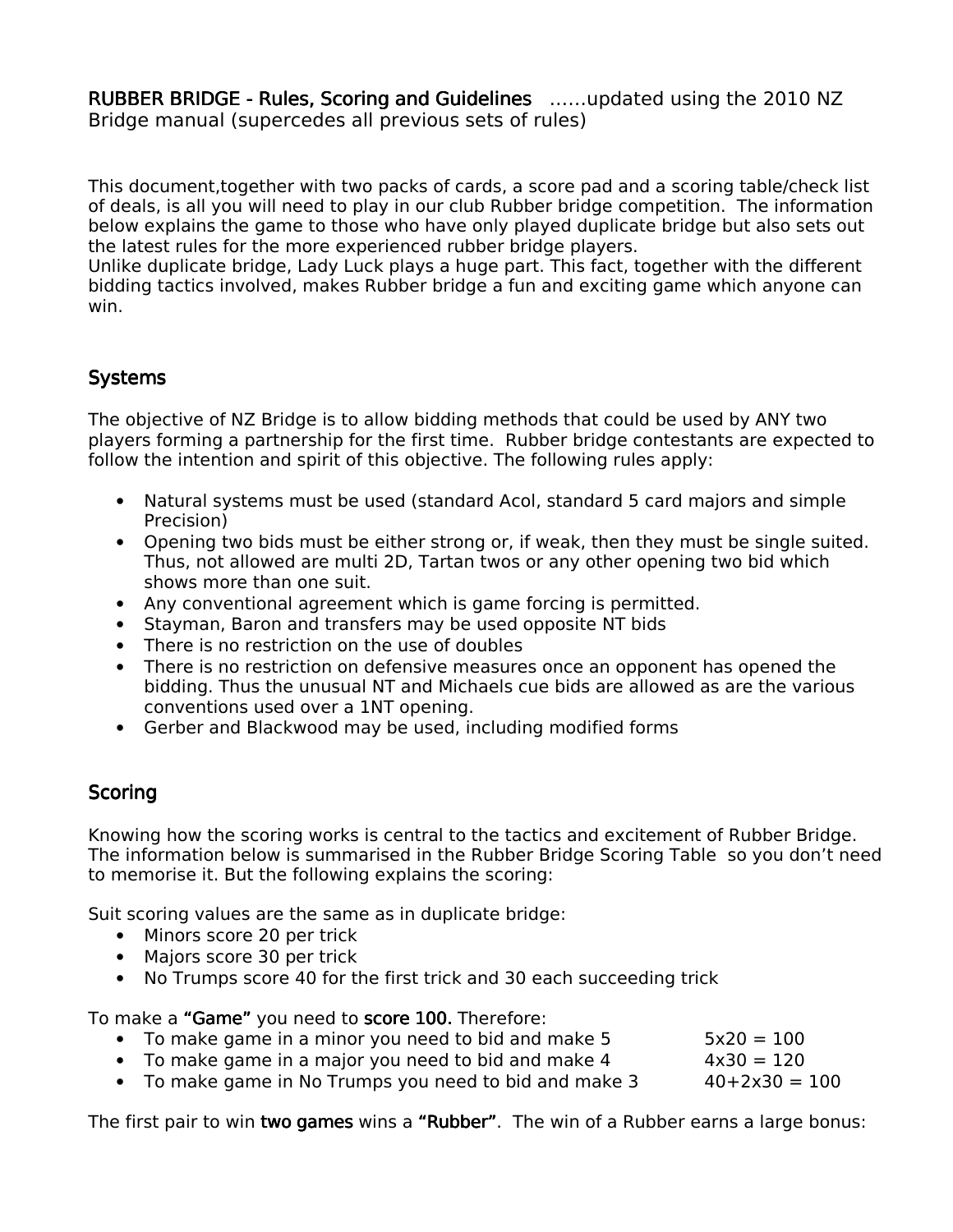- 700 if you win two straight games
- $\cdot$  500 if you win two out of three games

Before going into the various other bonuses and penalties (which are very similar to those in duplicate bridge) we need to look at the scoresheet itself:

| Rubber Bridge Score pad  |                    |           |             |             |             |                                                                                                                                                                                                                                                                                         |
|--------------------------|--------------------|-----------|-------------|-------------|-------------|-----------------------------------------------------------------------------------------------------------------------------------------------------------------------------------------------------------------------------------------------------------------------------------------|
| <b>Individual Scores</b> |                    |           |             |             |             |                                                                                                                                                                                                                                                                                         |
| <b>Players</b>           |                    | lan       | <b>Bob</b>  | <b>Dave</b> | Alan        | Every hand will produce a score of                                                                                                                                                                                                                                                      |
| 1 <sup>st</sup> Rubber   |                    | 90        | 90          | 920         | 920         | some kind, whether part score, game                                                                                                                                                                                                                                                     |
| 2 <sup>nd</sup> Rubber   |                    |           |             |             |             | score, slam score or penalty score                                                                                                                                                                                                                                                      |
|                          | 3rd Rubber         |           |             |             |             | from taking your opponents light.<br>All scores below the line indicate the<br>score for the contract bid and made<br>and go towards achieving game.<br>All scores above the line indicate<br>overtricks, bonuses or penalty scores<br>and do not contribute towards<br>achieving game. |
| <b>WE</b><br>30          | <b>THEY</b><br>700 | <b>WE</b> | <b>THEY</b> | <b>WE</b>   | <b>THEY</b> |                                                                                                                                                                                                                                                                                         |
|                          |                    |           |             |             |             | In the example scoring shown, on the<br>first hand 2H is bid by Bob, making 3<br>hearts. Note that the overtrick goes<br>above the line. So lan & Bob need<br>another 40 to make game (2C, 2D or<br>1NT will do it).                                                                    |
| 60                       | 100                |           |             |             |             | Dave & Alan then bid and make 3NT<br>They now have a game so a line is<br>drawn as shown and each pair starts<br>from scratch in trying to make the<br>next game score of 100.<br>Next hand, Dave and Alan bid 4S<br>which they make. This gives them the<br>Rubber, scored as shown.   |
|                          | 120                |           |             |             |             |                                                                                                                                                                                                                                                                                         |
| 90                       | 920                |           |             |             |             |                                                                                                                                                                                                                                                                                         |
|                          |                    |           |             |             |             | The next hand played begins a new<br>rubber.                                                                                                                                                                                                                                            |

Further bonuses can be scored for slams and for holding "honours":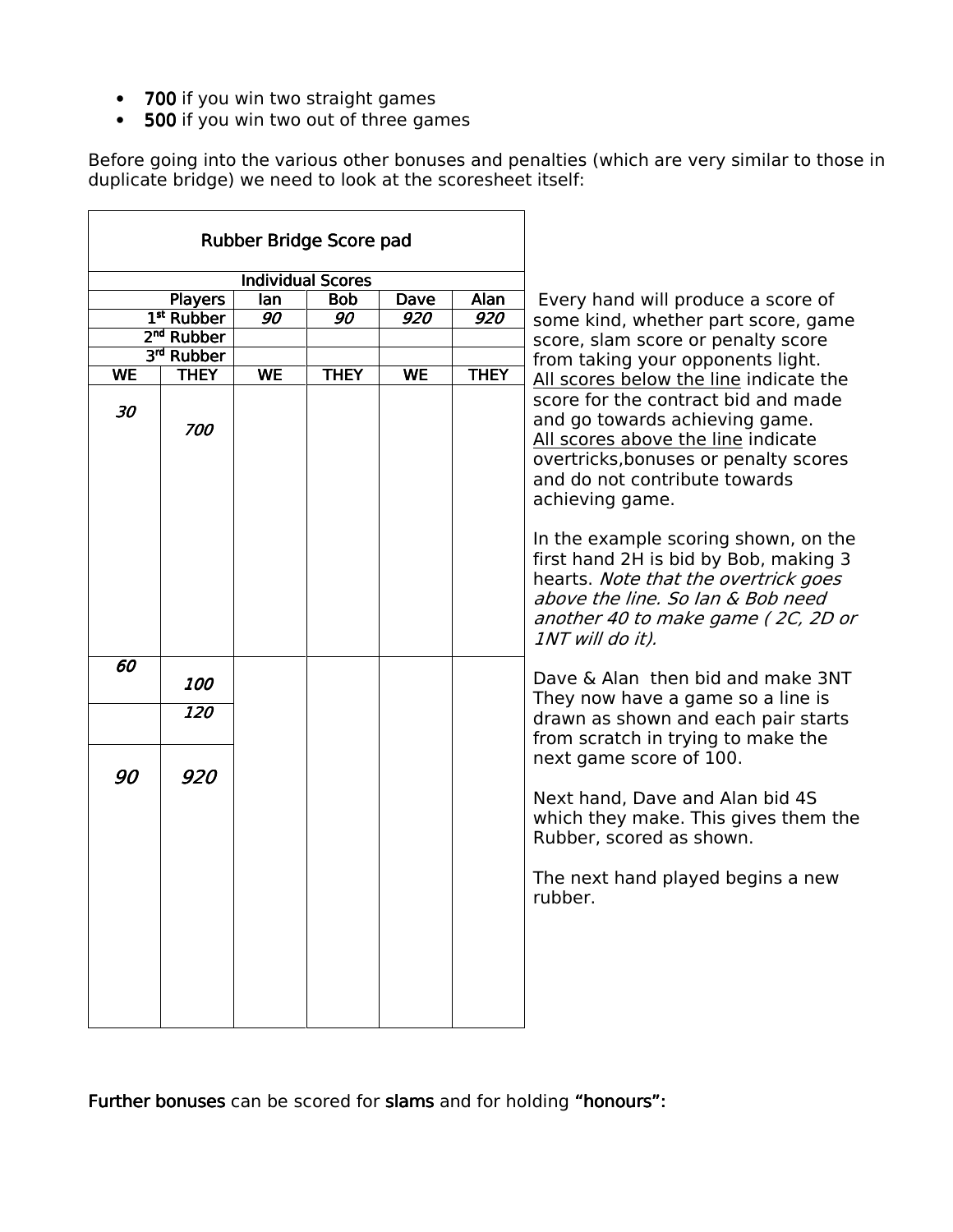- Small slams earn a bonus of 500 if not vulnerable, 750 if vulnerable (see below for how you know if you are vulnerable or not)
- Grand slams earn a bonus of 1000 if not vulnerable, 1500 if vulnerable
- If a suit is bid and one hand holds 4 honours out of the possible 5 (AKQJT) this earns an honour bonus of 100
- If a suit is bid and one hand hold all 5 honours this earns 150
- If NT is bid and one hand holds all 4 Aces this earns 150

Honours must be claimed before either side has made a call on the next deal. (Honours are the only aspect of Rubber Bridge that duplicate players won't recognise. NZ Bridge has specifically included this old fashioned aspect of the game even though the 2007 international Laws Revision does not mention them).

#### Penalties for going light and bonuses for making doubled contracts:

For these "vulnerability" is relevant. When a new Rubber starts, both sides are deemed to be "not vulnerable"but as soon as one pair wins a game, they become "vulnerable"for the remainder of the rubber. Vulnerability does not affect trick points, nor does it affect game points. What it does mean is that if you go light the penalties are exactly the same as in duplicate bridge, namely:

- Not doubled: Penalty is 50 per undertrick not vul, 100 per trick vul
- Doubled and not vul: Penalty is 100 for the first undertrick, 200 for the second and third undertricks then 300 thereafter
- Doubled and vulnerable: Penalty is 200 for the first undertrick, 200 for the second and third undertricks then 300 thereafter

Bonuses for making doubled contracts can be seen from the scoring table (they are the same as in duplicate bridge).

### Guidelines and tactics

Rubber Bridge is a far more tactical game than duplicate. It is very important to keep track of the scores below the line so you know how far you need to bid to reach a game and whether it will pay to push your opponents to keep them from achieving game. There are times to push and times not to push:

- Don't push to game unless you have to, even if you know its there. Eg, if you only need 1NT to complete the rubber do not push on. There are two exceptions to this:
- (a) You will often be forced to bid higher by the opponents who will be trying to keep you from getting a rubber.
- (b) If you think that you have a slam then push on. This unnecessary bidding on should indicate to partner that you have interest in slam.
- Don't push the opposition when you are vul and ahead just for the sake of keeping them out of a part score. Even if they are likely to get a game you should think carefully. Doubled sacrifices when vulnerable can be very expensive.
- Do push when not vul and you can afford to give something away to prevent the opponents getting a rubber, especially a 700 rubber.

Here are some hints concerning the play:

- Play safe to make your contract; overtricks are nowhere near as important as they are in duplicate bridge.
- In difficult contracts take risks to make it. An extra undertrick is relatively unimportant if not doubled.